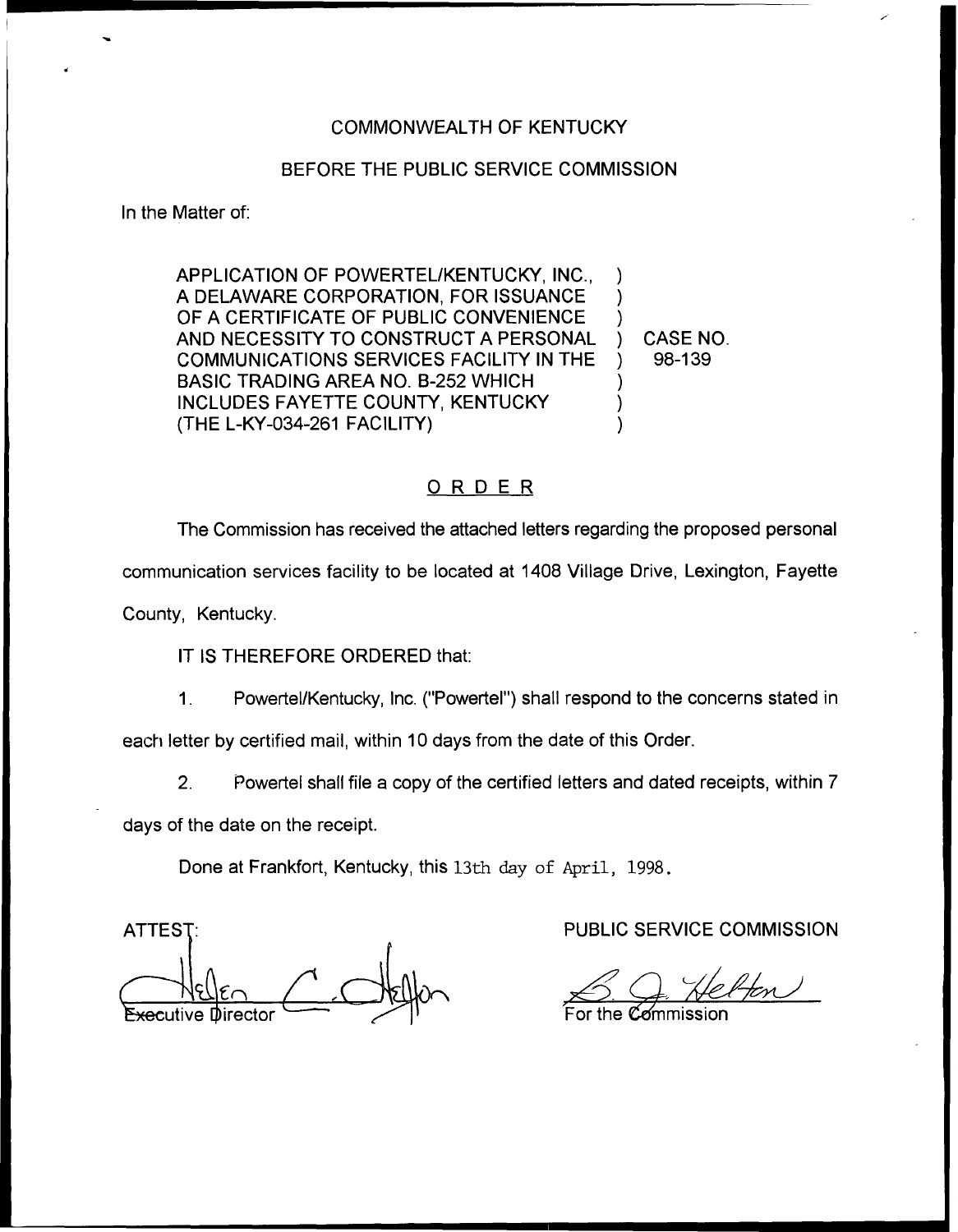Dotson

 $98 - 139$ 

Dear 2008. I am seconting this letter Throat is to last exected one 1408 Village Ten. Lex. Hp Housplitte Co., not criting would it be out of place, it would be democrand to Hillcourt cometery, if it was to pake, it modiel distroy many Straw Stones, and. Khense reconordry This, Shando i poss. RECEIVED APR 06 1998 Wheelt H. Tayl PUBLIC SERVICE<br>PUBLIC SERVICE 2025 Daniel et. Lexing Tany ky 40504



Mr Albert Taft<br>2025 Daniel Ct Apt<br>Lexington KY 40504